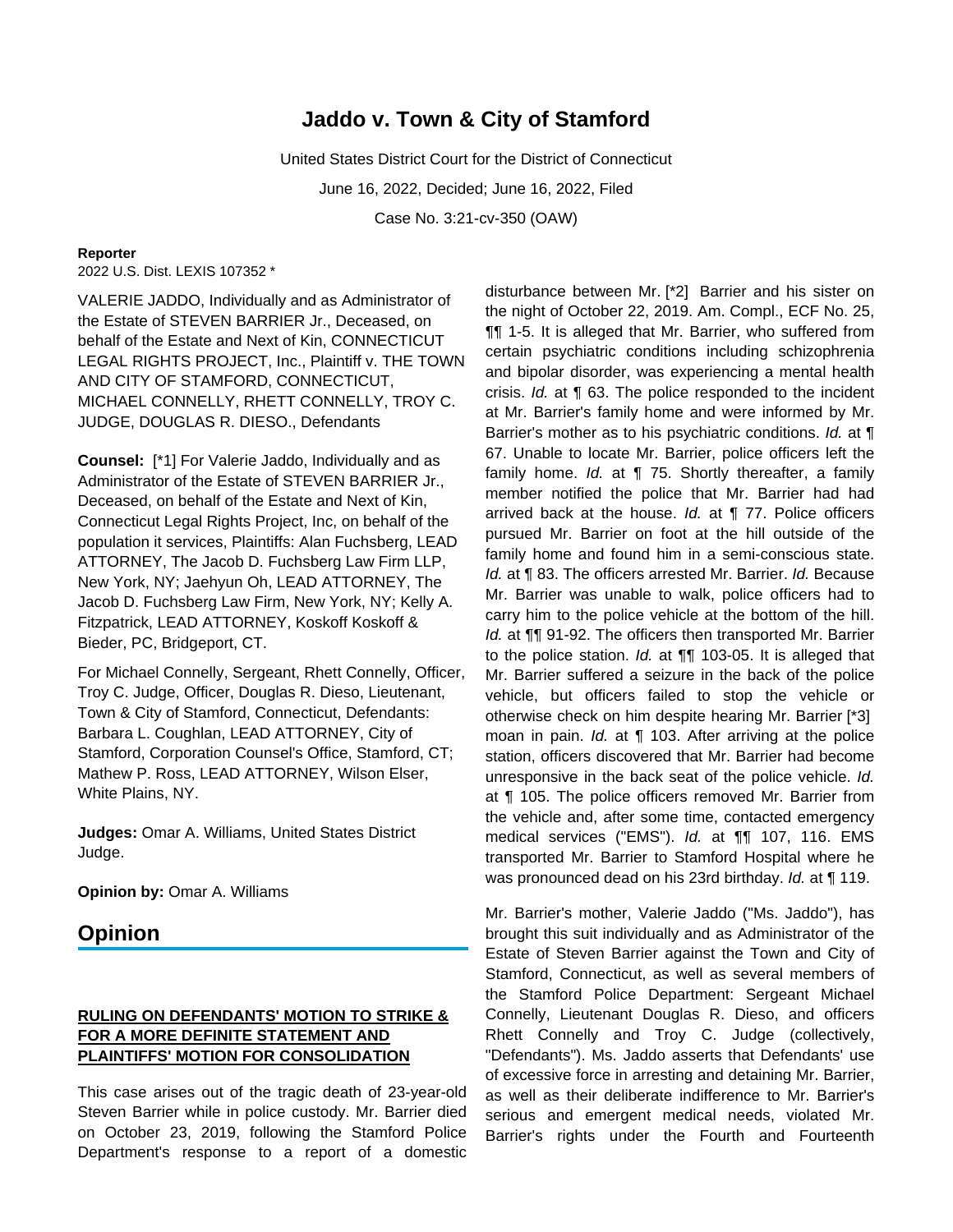Amendments of the Constitution. Id. at First, Second, Third Counts. Ms. Jaddo also seeks relief under the Americans with Disabilities Act ("ADA") and the Rehabilitation Act ("RA") for Defendants' failure to provide reasonable accommodations [\*4] and access to psychiatric services while Mr. Barrier experienced a mental health crisis. Id. at Fourth, Fifth Counts. The complaint also asserts several state law claims for negligence, wrongful death, negligent hiring, and deprivation of civil rights under Connecticut's state constitution. Id. at Sixth, Seventh, Eighth, Ninth Counts.

Joining Ms. Jaddo's complaint as co-plaintiff is the Connecticut Legal Rights Project ("CLRP"). CLRP claims standing in this lawsuit as a nonprofit organization dedicated to protecting the civil rights of Connecticut residents with psychiatric disabilities. Specifically, CLRP seeks declaratory and injunctive relief to stop similar tragedies from befalling other Stamford residents with mental health disabilities. Id. at Tenth Count.

#### **I. PROCEDURAL HISTORY**

Plaintiffs filed the instant action on March 16, 2021. ECF No. 1. Defendants filed a motion to dismiss on May 19, 2021. ECF No. 18. The motion challenged CLRP's standing to bring this action, and also sought to dismiss certain claims brought by Ms. Jaddo including her claim of negligent infliction of emotional distress (bystander emotional distress), and her claims under the ADA and RA. Defendants argued [\*5] that these claims should be dismissed for failure to state a claim under Rule 12(b)(6). Defendants' motion also sought to dismiss the Stamford Police Department as a defendant, since the Department itself is not a legal entity with the capacity to be sued. In response to the motion to dismiss, Plaintiffs filed an amended complaint on June 8, 2021. Am. Compl., ECF No. 25. The amended complaint no longer includes a claim for negligent infliction of emotional distress and expands the factual allegations in support of the ADA and RA claims. Plaintiffs also modified the Tenth Count of the Amended Complaint by pleading additional facts in support of CLRP's organizational standing. Lastly, Plaintiffs dropped the Stamford Police Department as a separate named defendant.

Because Plaintiffs had filed an Amended Complaint, the court denied Defendants' motion to dismiss as moot. See ECF No. 20. Defendants have not renewed their motion to dismiss in response to the Amended Complaint. Instead, Defendants have filed a Motion for a More Definite Statement and Motion to Strike under Rule 12(e) and 12(f), respectively. Defendants argue that the Amended Complaint must be clarified further before they can renew their motion to dismiss. [\*6] Plaintiffs have filed a cross motion for consolidation, which requests that Defendants consolidate all their Rule 12 arguments in one motion.

#### **II. DISCUSSION**

Plaintiffs argue that Defendants' Rule 12(e) and 12(f) Motions should be "summarily rejected for tardiness" because Defendants did not incorporate the motions in their prior Rule 12(b) motion to dismiss (ECF No. 18). The federal rules require a party to raise all its available Rule 12 motions at the same time. Specifically, Rule  $12(g)(2)$  provides, with exceptions not relevant here, "a party that makes a motion under this rule must not make another motion under this rule raising a defense or objection that was available to the party but omitted from its earlier motion." Essentially, "Rule 12(g)(2) requires a party to consolidate [all] its available Rule 12 defenses in a single motion." Powers-Barnhard v. Butler, No. 5:19-cv-01208 (BKS/ATB), 2021 U.S. Dist. LEXIS 5226, at \*6 (N.D.N.Y. Jan. 12, 2021). In Powers, the court rejected a defendant's attempts to file a Rule 12(e) and 12(f) motion after the defendant had already filed a motion to dismiss. Id. The court recognized that "[s]ince a motion under Rules 12(e) and 12(f) was available to Defendant at the time he filed his . . . motion to dismiss under Rule  $12(b)(2)$  and Rule  $12(b)(3)$ ... but [were] omitted from his earlier motion, Defendant cannot bring this motion now." Id. Indeed, Rule 12(g) "contemplates the presentation of an omnibus [\*7] preanswer motion in which [a] defendant advances every available Rule 12 defense and objection he may have that is assertable by motion." 5 Wright & Miller, Federal Practice & Procedure § 1384, at p. 837 (footnotes omitted); see also FRA S.p.A. v. Surg-O-Flex of Am., Inc., 415 F. Supp. 421, 427 n.5 (S.D.N.Y. 1976) (denying defendants' motion for a more definite statement under Rule 12(e) as untimely because defendants had already filed a motion to dismiss omitting the 12(e) motion).

Moreover, the filing of an amended complaint has no bearing on a motion subject to Rule 12(g)'s consolidation principle. The Second Circuit has recognized that "Rule 12 defenses . . . if waived by defendant's failure to raise those objections in response to the original complaint, may not be resurrected merely because a plaintiff has amended the complaint."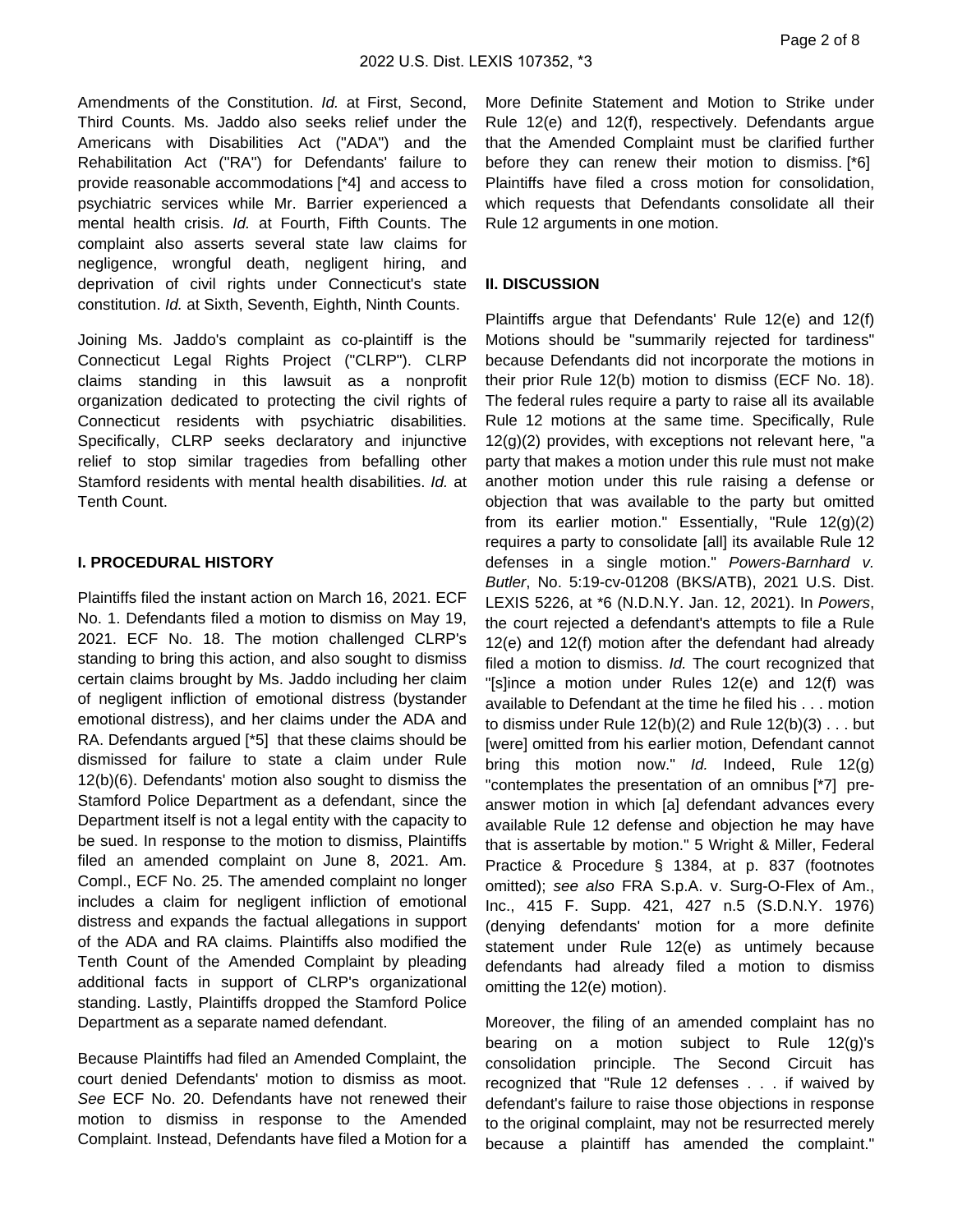Page 3 of 8

Gilmore v. Shearson/American Express, Inc., 811 F.2d 108, 112 (2d Cir. 1987) (rejecting defendant's argument that the filing of an amended complaint "revived" defendant's right to seek arbitration when defendant had waived such right in response to the original complaint). Keeping Rule 12(g)(2) in mind, any Rule 12 motion available to a party at the time a complaint is filed and omitted from a motion to dismiss targeting such complaint, cannot be raised at a later date in response to an amended complaint.

## **III. Defendants' Motion to Strike**

## a. Document References

Defendants [\*8] claim that all references to the following documents should be stricken from the amended complaint, even though they were referenced in the original complaint: (1) "The Executive Summary of Stamford Police Department's 'In Custody Death' Incident Review" ("Executive Summary") and its attachment as an exhibit; EMS Report/Notes in paragraphs 85 and 118; the URL location of the video recordings of the body camera footage in paragraph 86; the Fire Department Report in paragraph 117. Defendants did not move to strike the references to these documents in their prior Rule 12 motion. See ECF No. 18. In fact, the amended complaint makes almost no substantive changes from the original complaint's references to the Executive Summary, the EMS Report/Notes, the URL link, and the Fire Department Report. See Original Complaint, ECF No. 1 at ¶¶ 26, 43, 84, 108, 116-17, 159. Defendants' motion to strike the references to these documents in the amended complaint is untimely under Rule 12(g)(2), as it could have been raised alongside the Defendants' prior motion to dismiss (ECF No. 18).

Moreover, to the extent that Defendant claims such material is inadmissible, "[e]videntiary questions . . . are more properly analyzed at [\*9] trial and not 'on the sterile field of the pleadings alone." Chabad Lubavitch of Litchfield County v. Borough of Litchfield, 3:09cv1419 (JCH), 2010 U.S. Dist. LEXIS 74033, 2010 WL 3021468, at \*1 (D. Conn. July 21, 2010) (quoting Lipsky v. Commonwealth United Corp., 551 F.2d 887, 893 (2d Cir. 1976)). Defendants claim that by including the Executive Summary in the amended complaint, "plaintiffs want any conclusions reached by that panel to be considered by the jury, which is inappropriate and prejudicial to the defendants." Defendants also claim that references to the EMS Report and Fire Department Report are also prejudicial. However, "the pleading

stage is not the proper time for the court to weigh prejudice versus probative value. Rather defendants should bring such objections in a motion in limine" prior to trial. Id. Finally, Defendants move to strike the amended complaint's "reference to the URL location of the video recordings of the body camera footage in paragraph 86," because they "do not form the underlying factual basis of the claims set out in the amended complaint." See Mem. in Support of 12(e) and 12(f) Motions, ECF No. 32-1 at p. 11. To the contrary, nearly all the factual allegations of the complaint, if not the entirety of the complaint itself, relates to the police body camera footage at the cited URL. The motion to strike all references in the amended complaint to the Executive Summary, [\*10] the EMS Report/Notes, the Fire Department Report, and the URL link is **DENIED**.

## b. CLRP's Legislative Activity

Defendants also move to strike the amended complaint's references to CLRP's activities before the Connecticut state legislature, including Exhibit B to the complaint, which contains the testimony of CLRP's Executive Director in support of certain legislative bills related to mental health. Defendants claim that references to CLRP's legislative testimony "is redundant and impertinent and should be stricken for those reasons." Plaintiffs claim that they amended the complaint to include CLRP's legislative activity in response to Defendants' argument that Plaintiffs had not pled sufficient facts to establish CLRP's standing in this action. See Def.'s Mot. to Dismiss, ECF No. 8 at p. 8. Plaintiffs further argue that the additional references in the amended complaint demonstrates a likelihood that CLRP will be injured in the future, and directly bears on its organizational standing.

Rule 12(f) allows a court to "order stricken from any pleading . . . any redundant, immaterial, impertinent, or scandalous matter." Fed. R. Civ. P. 12(f). To have redundant, immaterial, or impertinent matters stricken from a pleading, [\*11] the defendant must demonstrate that no evidence in support of the allegation would be admissible, that the allegations have no bearing on the issues in the case, and that to permit the allegations to stand would result in prejudice to the movant." Skaggs v. Subway Real Estate Corp., No. 3:03 CV 1412 (EBB), 2006 U.S. Dist. LEXIS 21033, at \*5 (D. Conn. Apr. 19, 2006) (citing Allocco v. Dow Jones & Co., Inc., 02 Civ. 1029 (LMM), 2002 U.S. Dist. LEXIS 12542, 2002 WL 1484400 (S.D.N.Y. July 10, 2002)). "Motions to strike are generally disfavored, but are within the district court's sound discretion." Lamoureux v. AnazaoHealth Corp., 250 F.R.D. 100, 102 (D. Conn. 2008).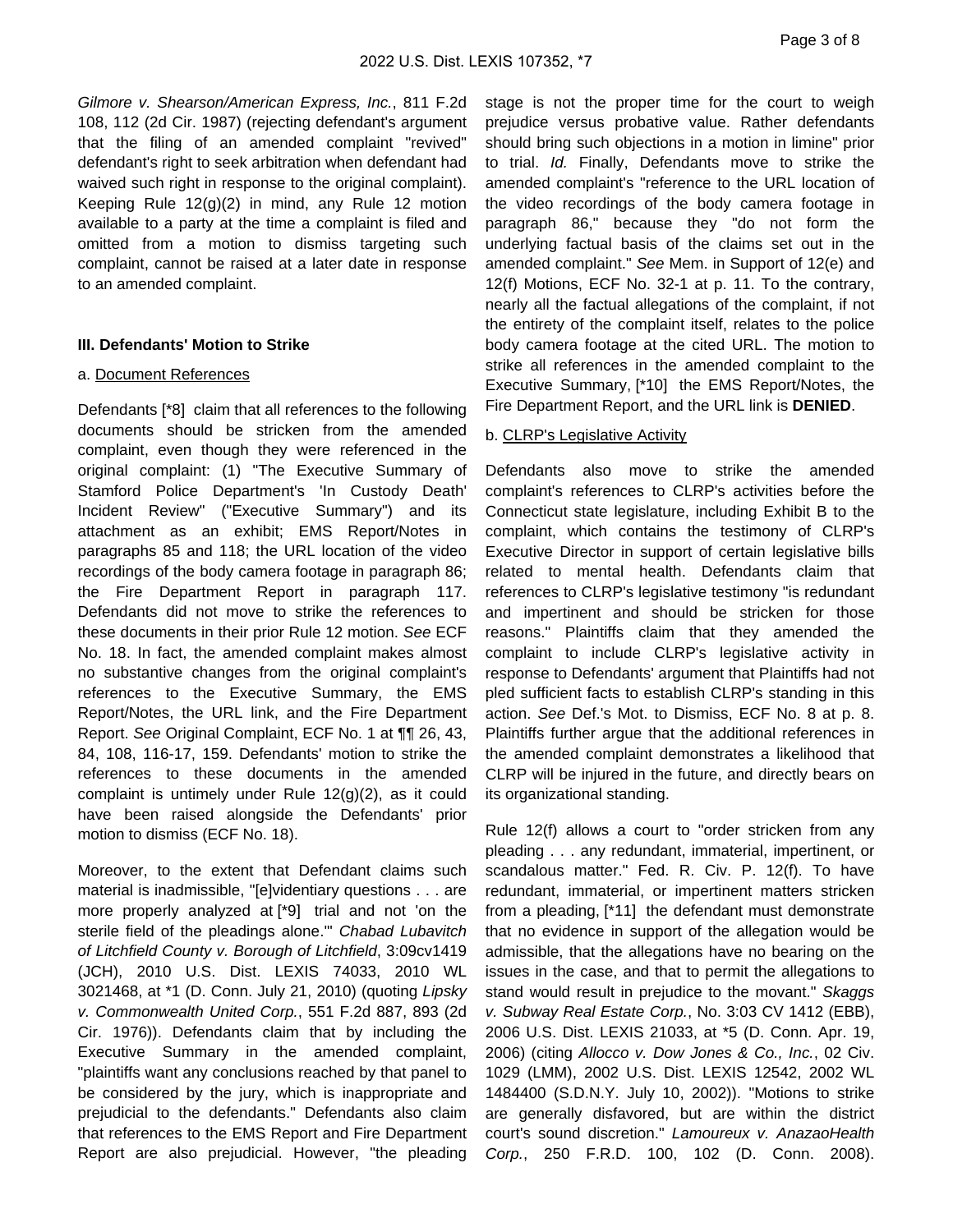Page 4 of 8

Defendants have not demonstrated that CLRP's legislative testimony has "no bearing on the issues in the case," particularly in light of Plaintiffs' claim that it addresses the issue of CLRP's standing. Pls. Cross Mot. to Consolidate, ECF No. 36-1 at 33-39. If Defendants still wish to challenge CLRP's standing, they may do so by renewing their motion to dismiss, and by addressing CLRP's new allegations in the amended complaint. The motion to strike references to CLRP's legislative testimony is **DENIED**.

#### c. Unidentified Police Officer Defendants

Defendants also seek to strike all references in the amended complaint to unnamed, unidentified police officers that Plaintiffs have chosen to label "Defendant police officers." The caption of Plaintiffs' amended complaint indicates that there are four individuallynamed police officer defendants: [\*12] Michael Connelly, Rhett Connelly, Troy C. Judge, and Douglas R. Dieso. Defendants, however, note that Plaintiffs (in paragraphs 2 and 38 of the amended complaint) suggest that certain claims involve defendant officers who were involved in the incident at issue, but who presently remain unidentified:

"Indeed, when **'Defendant police officers** (hereinafter defined so as to include both individually named Defendants **and any and all other employed police officers** of the Defendant Town and City of Stamford, Connecticut, who were participating in the specific actions and events described at the time) . . ." Am. Compl. at ¶ 2 (emphasis added).

"Defendants SERGEANT MICHAEL CONNELLY, OFFICER RHETT CONNELLY, OFFICER TROY C. JUDGE, and LIEUTENANT DOUGLAS R. DIESO are collectively referred to as 'Defendant Officers,' **and collectively with other police officers involved in the subject incident, as 'Defendant police officers.**'" Am. Compl. at ¶ 38 (emphasis added).

Accordingly, Defendants ask that such references stricken, or, in the alternative, that Plaintiff be required to identify all defendant police officers. Defs. Mot. to Strike, ECF No. 31-1 at 5-6.

While it may be a poor choice to define the term [\*13] "Defendant police officers" as incorporating a group of individuals who are not, in fact, defendants in this action, the court finds it unnecessary to strike the amended complaint's references to the unidentified

police officers. "Striking a pleading has been described as a 'drastic remedy,' and '[t]o prevail on a motion to strike, the movant must clearly show that the challenged matter has no bearing on the subject matter of the litigation and that its inclusion will prejudice the [movant]." Lamoureux v. AnazaoHealth Corp., 250 F.R.D. 100, 102-03 (D. Conn. 2008) (citing 2 Moore's Federal Practice, §§ 12.37[1] & 12.37[3]).

Contrary to Defendants' assertions, the amended complaint provides sufficient notice "as to who the actual defendants are" by listing the individually named police officers in paragraphs 34-37. The court does not consider as defendants in this action any individuals not properly identified or served—even if such individuals were involved in the incident at issue—merely because the amended complaint uses and attempts to define the term, "defendant police officer." The defendants in this action are limited to those who specifically are identified in the complaint, and those who properly have been served. To the extent that additional officers might be named as defendants in this [\*14] action, the proper method for adding them is through a motion pursuant to Rule 15 (amendment of the pleadings), at which point Defendants will have an opportunity to object. The motion to strike references to unidentified police officers is **DENIED**.

To the extent Defendants seek a more definite statement clarifying the identities of unidentified police officers referenced in the complaint, that motion also is **DENIED**. Defendants have not cited any support for their request to have Plaintiffs name all unknown defendants at the outset of litigation. Plaintiffs cannot reasonably be expected, prior to any discovery, to know the identity of all the police officers who may be subject to the claims in the amended complaint. See Simons v. Yale Univ., No. 3:19-cv-1547 (VAB), 2020 U.S. Dist. LEXIS 180325, at \*35 (D. Conn. Sep. 30, 2020) (denying defendants' motion for a more definite statement to uncover the names of the "unknown defendants" referenced in the complaint because the defendants will not be prejudiced by the plaintiff using discovery methods to uncover their identities). Further, any future defendants should be reasonably identifiable by the parties, given the available video from body-worn cameras.

#### d. Connecticut Police

Defendants also seek to strike paragraph 149 of the amended complaint because [\*15] it contains a reference to "Connecticut police," rather than Stamford police officers, and is therefore "entirely immaterial"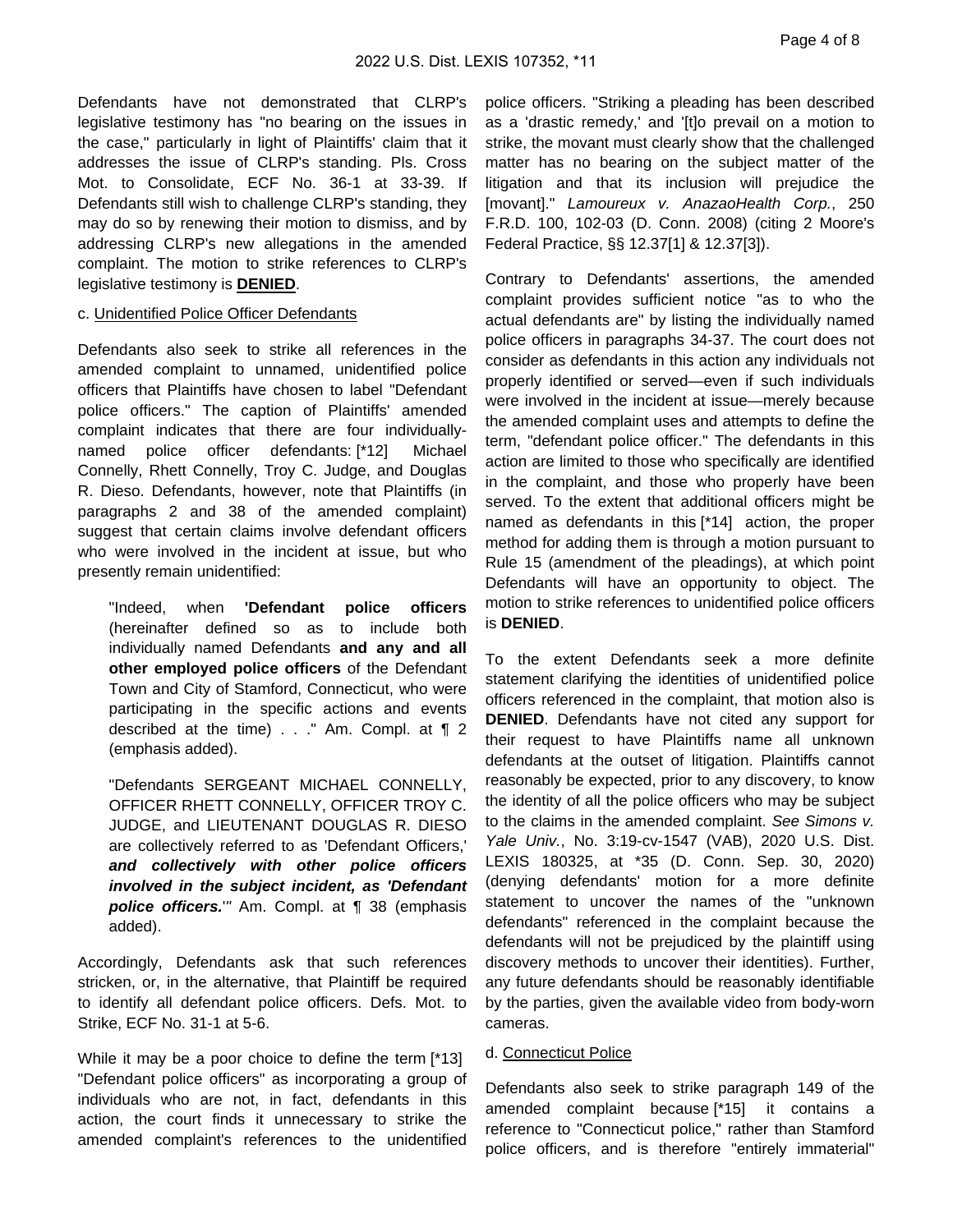Plaintiffs' claims:

"Because the Stamford police refuse to abide by proper protocols in treating Black citizens who require urgent psychiatric services as opposed to white citizens, a disproportionable number of police encounters with people of color experiencing mental health crises results in death or irreparable harm. For example: In the past year, Connecticut police killed two Black men diagnosed with schizophrenia by refusing to follow the aforementioned regulations." Am. Compl. at ¶ 149.

Plaintiffs have alleged a Fourteenth Amendment violation of the Equal Protection Clause. They claim that the Stamford Police Department discriminates against persons of color with psychiatric illnesses by treating them harsher in moments of crisis than white persons in the same situation — such as through excessive force, the failure to deescalate, and the failure to provide medical intervention. It is premature at this stage of litigation to conclude that an allegation of broader disparate treatment within this state has "no bearing" whatsoever on the issues in this case. See Allocco v. Dow Jones & Co., 02 Civ. 1029 (LMM), 2002 U.S. Dist. LEXIS 12542, at \*3 (S.D.N.Y. July 10, 2002) ("Motions to strike 'are not favored [\*16] and will not be granted unless it is clear that the allegations in question can have no possible bearing on the subject matter of the litigation.'").

Moreover, Defendants state that the reference to Connecticut police "would result in prejudice" to them, but they have failed to explain exactly how this particular paragraph out of the 225-paragraph amended complaint is prejudicial to their defense of this case. Defendants also claim that paragraph 43 is similarly immaterial to Plaintiffs' claims: "Many members of his community were distraught after he died in Defendants' custody." Again, Defendants have not explained how the statements are prejudicial to their defense, particularly when they appear in an amended complaint and not in an offer of evidence at trial. To the extent that Defendants (at page 10 of their motion) cite Winklevoss Capital Fund, LLC v. Shrem, 351 F.Supp.3d at 721 (S.D.N.Y. 2019), the sentence following the one they reference notes that "the questions of relevancy and admissibility in general require the context of an ongoing and unfolding trial in which to be properly decided. And ordinarily neither a district court nor an appellate court should decide to strike a portion of the complaint — on the grounds that the material could not possibly [\*17] be relevant — on the sterile field of the pleadings alone." Winklevoss, 351 F.Supp.3d at 721-22. The motion to

strike paragraphs 43 and 149 of the amended complaint is **DENIED**.

#### **IV. Defendants' Motion for a More Definite Statement**

## a. Distinguishing Ms. Jaddo's Individual and Representative Capacity Claims

Defendants seek a more definite statement as to which claims are brought by Ms. Jaddo in her individual capacity versus her representative capacity as the administrator of the estate of Steven Barrier. Plaintiffs argue that this request is untimely because the original complaint also included claims brought by Ms. Jaddo in her individual capacity. However, the original complaint gave sufficient notice to distinguish the claims brought by Ms. Jaddo in her individual capacity, versus her representative capacity. For example, the original complaint used the term "Plaintiff" to refer to Ms. Jaddo in her capacity as the administrator of her son's estate. See Original Compl. at First Count—Eighth Count. "Plaintiff Ms. Jaddo," however, was used to refer to Ms. Jaddo's individual capacity. Id. at Ninth Count. The amended complaint does not make any such distinction. See Am. Compl. at First Count—Eighth Count. The face of the amended [\*18] complaint does not indicate whether, for example, the new negligence claim is brought by Ms. Jaddo in her individual capacity or in her capacity as administrator. However, the caption of both the original complaint and the amended complaint suggests that there are three distinct plaintiffs in this action: (1) Valerie Jaddo, individually; (2) Valerie Jaddo, as Administrator of the Estate of Steven B. Barrier, Jr.; (3) and the Connecticut Legal Rights Project.

Plaintiffs argue that Defendants' request to distinguish the individual and representative capacity claims should be summarily rejected as untimely under Rule 12(g)(2). It is apparent that Defendants did not have this Rule 12(e) motion available to them in their prior motion to dismiss, as the original complaint sufficiently distinguished which plaintiff is bringing which claim. Therefore, Defendants' request for a more definite statement clarifying the capacity in which Ms. Jaddo brings her various claims, is not untimely.

Rule 10(b) provides that "each claim founded on a separate transaction or occurrence . . . must be stated in a separate count" if doing so would promote clarity. Federal courts have also consistently required separate statements when separate [\*19] claims are plead, notwithstanding the fact that the claims arose from a single transaction. 5A Fed. Prac. & Proc. Civ. § 1324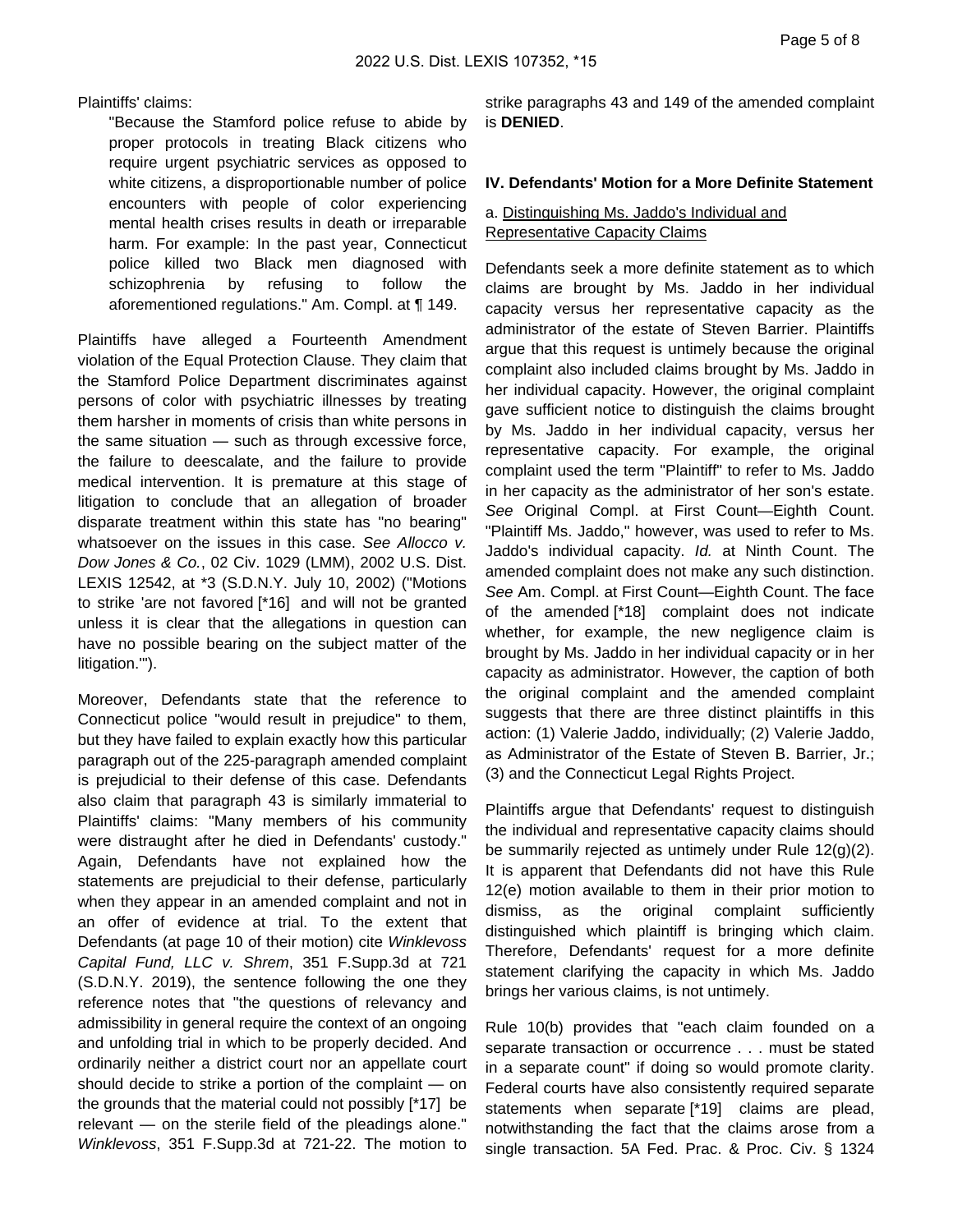(4th ed.). Courts have relied on Rule 10(b) to order separate statements where a complaint does not distinguish the claims being asserted against multiple defendants, or, as in this case, the complaint fails to specify the claims brought by multiple plaintiffs. See id. For example, in Dellefield v. Blockdel Realty Co., the court ordered the plaintiff to separate each cause of action being brought in her individual capacity from the claims brought in her representative capacity as the administrator of the decedent's estate. 1 F.R.D. 42, 42 (S.D.N.Y. 1939).

Plaintiffs argue that the amended complaint does not need clarification because Ms. Jaddo is the next of kin beneficiary to her son's estate, and therefore the claims are brought both in her individual capacity and her representative capacity. Plaintiffs have cited no authority  $-$  and the court is unable to find such authority  $-$  for the proposition that a beneficiary of an estate may pursue, in their individual capacity, the same claims as an administrator of the estate. To the contrary, Connecticut law recognizes a "general rule precluding civil actions [\*20] by heirs and beneficiaries on behalf of an estate." Geremia v. Geremia, 159 Conn. App. 751, 784, 125 A.3d 549, 571 (2015). Therefore, it is reasonable for Defendants to seek further clarification as to the claims brought by Ms. Jaddo in her individual capacity and those brought in her capacity as administrator. Ms. Jaddo may plead each claim however she wishes (including seeking relief in both capacities), but Defendants are entitled to receive notice as to the capacities in which she seeks relief. Plaintiffs' explanation that "Ms. Jaddo is the Plaintiff who brings forth First through Ninth Causes of Action as the Administrator of Mr. Barrier's Estate and also on her own behalf" suggests that Plaintiffs have the ability to clearly distinguish the specific plaintiff(s) who bring each claim. Pls. Cross Mot. to Consolidate, ECF No. 36-1 at 24. Defendants' motion for a more definite statement is **GRANTED**. Within fourteen (14) days of this ruling, Plaintiffs shall file a Second Amended Complaint which clarifies whether each of the claims brought by Ms. Jaddo is in her individual capacity, her representative capacity, or both.

#### b. "Shotgun Pleading"

Defendants also request a more definite statement clarifying the particular factual allegations in support of each [\*21] count of the amended complaint. Defendants claim that because Plaintiffs "repeat and re-allege each and every one of the preceding allegations" in each count, Defendants cannot identify the specific factual allegations that are related to each count of the

complaint. Courts have referred to these types of pleadings "shotgun pleadings." See, e.g., McArter & English v. Jarrow Formulas, Inc., No. 3:19-cv-01124 (MPS), 2020 U.S. Dist. LEXIS 155704, at \*12 (D. Conn. Aug. 27, 2020). Such pleadings are improper when the complaint makes it "extremely difficult to discern the precise nature of the claims," Manbeck v. Micka, 640 F. Supp. 2d 351, 366 (S.D.N.Y. 2009), or when it is "virtually impossible to know which allegations of fact were intended to support which claim(s) for relief." Croons v. N.Y. State Office of Mental Health, 18 F. Supp. 3d 193, 199 (N.D.N.Y. 2014). Where a complaint contains multiple counts and each count adopts the allegations of all preceding paragraphs so that the final count of the complaint effectively incorporates nearly the entire complaint itself, the shotgun format may violate Rule 8(a)(2) (requiring "a short and plain statement of the claim") and Rule 10(b) (requiring claims be stated "in numbered paragraphs, each limited as far as practicable to a single set of circumstances"). See Jackson v. Bank of Am., N.A., 898 F.3d 1348, 1356 (11th Cir. 2018) (shotgun pleading improper when it is "nearly impossible for Defendants and the Court to determine with any certainty which factual allegations give rise to which claims [\*22] for relief).

Defendants' prior motion to dismiss suggests that they had no trouble identifying for themselves which factual allegations related to which counts. Indeed, the original complaint followed the same pleading format whereby Plaintiffs "repeat, re-allege, and incorporate by reference each of the preceding allegations." See Original Compl. at ¶¶ 131, 135, 138, 144, 153, 163, 166, 171, 174, 181. Defendants, in response, drafted a motion to dismiss alleging that Plaintiffs did not plead sufficient facts to support CLRP's standing in this case, or Ms. Jaddo's emotional distress claim, or the ADA and RA claims. Indeed, the court is inclined to reject Defendants' arguments as untimely under Rule 12(g)(2) for their failure to raise the shotgun pleading issue in their prior motion to dismiss.

Regardless, the court finds that the complaint's "organizational scheme is adequate to provide notice to [Defendants] of the legal claims alleged against it and the factual grounds upon which those claims rest." McCarter & Eng., LLP v. Jarrow Formulas, Inc., No. 3:19-CV-01124 (MPS), 2020 U.S. Dist. LEXIS 155704, 2020 WL 5074303, at \*4 (D. Conn. Aug. 27, 2020) (rejecting party's "shotgun pleading" argument because the pleading is "a far cry from the rambling, confused pleadings described in cases" typically involving shotgun pleadings). Although Defendants [\*23] argue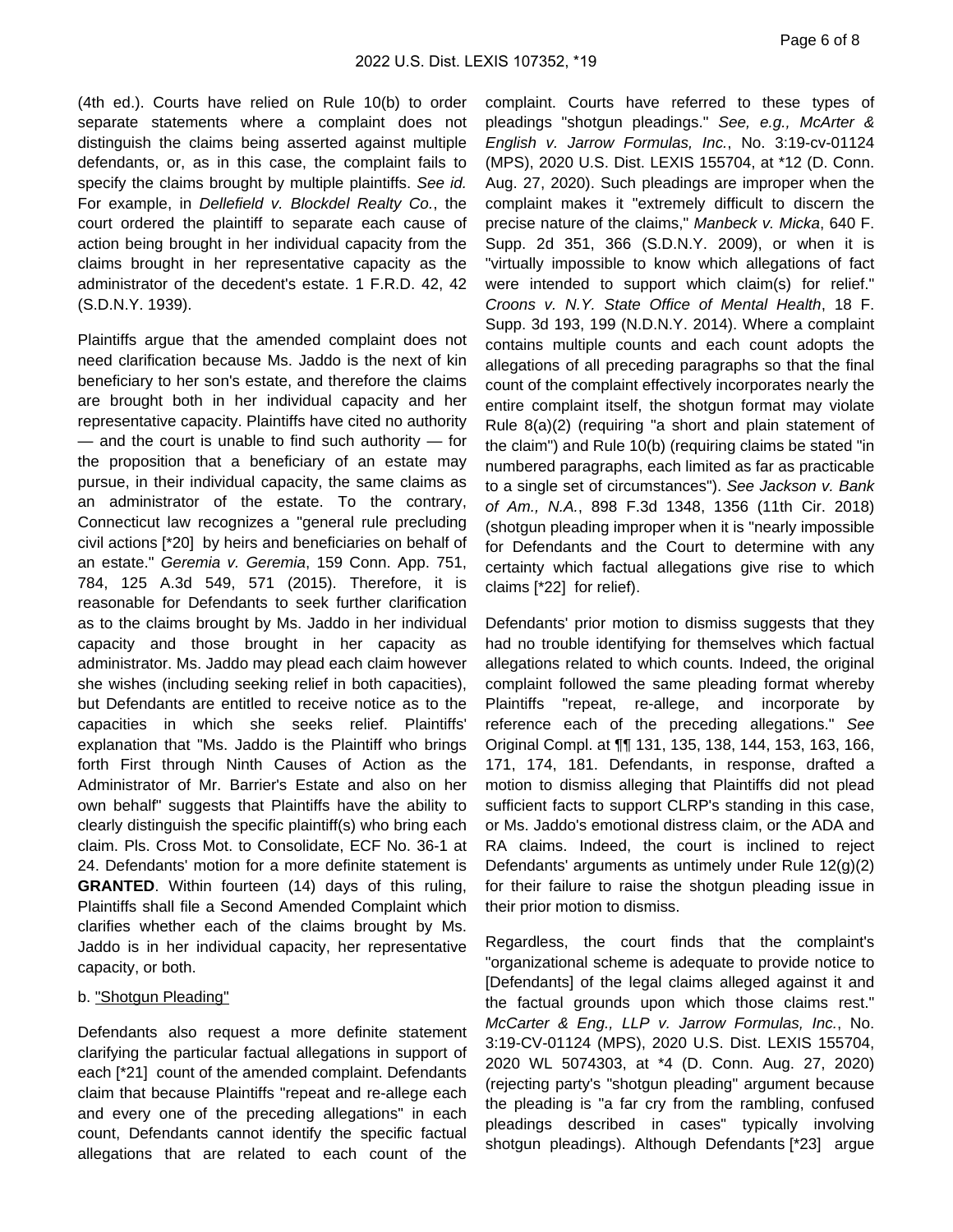that the complaint is not "limited as far as practicable to a single set of circumstances," the court finds that the allegations in the complaint are organized chronologically and with clarity as to the events on October 22 and 23. Defs. Mot. to Strike, ECF No. 31-1 at 3. While the complaint contains factual assertions beyond those dates, such as references to Defendants' "systemic pattern of non-compliance" with crisis intervention training ("CIT"), those allegations appear to be offered in contextual support of the single incident between Defendants and Mr. Barrier. See Am. Compl. at ¶ 174 ("Defendants violated Mr. Barrier's rights when they failed to follow the Connecticut CIT training standard of care[.]"). To the extent that Defendants rely on Oliver v. New York State Police, 2019 U.S. Dist. LEXIS 18488, 2019 WL 453363 (W.D.N.Y. Feb. 5, 2019), that case is distinguishable from Plaintiffs' complaint. In Oliver, the complaint contained "voluminous factual allegations followed by a list of 20 causes of action, none of which are tied to any of the preceding facts." 2019 U.S. Dist. LEXIS 18488, [WL]at \*10. Here, each count listed in the complaint contains additional paragraphs directly related to that particular claim. For example, while the amended complaint's Equal Protection claim in the third count incorporates all [\*24] preceding paragraphs, it also includes nine additional paragraphs related to Defendants' alleged equal protection violation. While it may be helpful to Defendants to have additional clarification as to the factual allegations in support of each count, "Rule 12(e) is meant to rectify incomprehensible or confused pleadings, not to add detail or substitute for the discovery process." ProBatter Sports, LLC v. Sports Tutor, Inc., 246 F.R.D. 99, 101 (D. Conn. 2007). Defendants cannot argue that they lack fair notice of the claims merely because of the format of a complaint that is written with overall clarity, and that precisely lists each theory of liability. Moreover, the federal rules expressly authorize incorporation of paragraphs within the same pleading. See Fed. R. Civ. P. Rule 10(c) ("A statement in a pleading may be adopted by reference elsewhere in the same pleading[.]").

The motion for a more definite statement to clarify the factual allegations in support of each count is **DENIED**. Defendants also request that Plaintiffs further clarify which claims are alleged as to which defendants. However, each count of the amended complaint specifies whether the claim is against "all Defendants" (i.e. the First, Second, Third, Sixth, Seventh, Eighth Counts), or just "Defendant Town and City of Stamford" [\*25] (i.e. the Fourth, Fifth, and Ninth counts). Accordingly, the motion for a more definite statement to

clarify the claims against each defendant is **DENIED**.

### c. Claims Suggested but Not Pleaded

Lastly, Defendants seek a more definite statement that outlines "in separate counts each and every claim" that Plaintiffs are asserting against them. Defendants note that the amended complaint alludes to intentional tort and gross negligence claims, but Plaintiffs do not actually set forth those claims among their ten causes of action. See Am. Compl. at ¶ 6 (describing police officers as acting "with a culpable state of mind" who "intentionally violated mandatory protocols"); see also id. at  $\P$  7-8 (describing the police department's conduct as "gross and reckless"). Defendants claim that requiring Plaintiffs to assert every claim they seek including those alluded to in the amended complaint is necessary to "avoid later surprise." The court finds that the amended complaint provides sufficient notice as to the claims asserted against Defendants. Plaintiffs have not asserted a "gross negligence" claim — only a negligence claim. Am. Compl. at Eighth Count. Defendants cite to Wallett as authority for granting [\*26] a motion for a definite statement where a complaint alludes to causes of actions not alleged. Wallett v. Anderson, 198 F.R.D. 20, 24 (D. Conn. 2000). The Wallett court, however, granted the motion because Plaintiff had omitted all state law claims from the complaint entirely — even though the complaint clearly contemplated state law claims. Wallett v. Anderson, 198 F.R.D. 20, 24 (D. Conn. 2000). Here, there is no ambiguity as to the claims asserted against Defendants. The complaint asserts ten counts with each count asserting a different theory of liability. A Rule 12(e) motion is designed to address complaints "so vague or ambiguous that a party cannot reasonably be required to frame a responsive pleading." The motion is not intended to prevent parties from later attempting to amend a complaint after discovery. Accordingly, the motion is **DENIED**.

## **V. Plaintiffs' Motion to Consolidate Defendants' Rule 12 Motions**

In objecting to Defendants' motion to strike and motion for a more definite statement, Plaintiffs have filed their own cross motion to consolidate all of Defendants' Rule 12 motions. Pls. Mot. to Consolidate, ECF No. 36. Plaintiffs argue that Defendants' Rule 12 motions, including the 12(e) motion for a more definite statement, the 12(f) motion to strike and the 12(b) motion to dismiss, all should be consolidated "[i]n the interest of [\*27] judicial economy and efficient resolution of